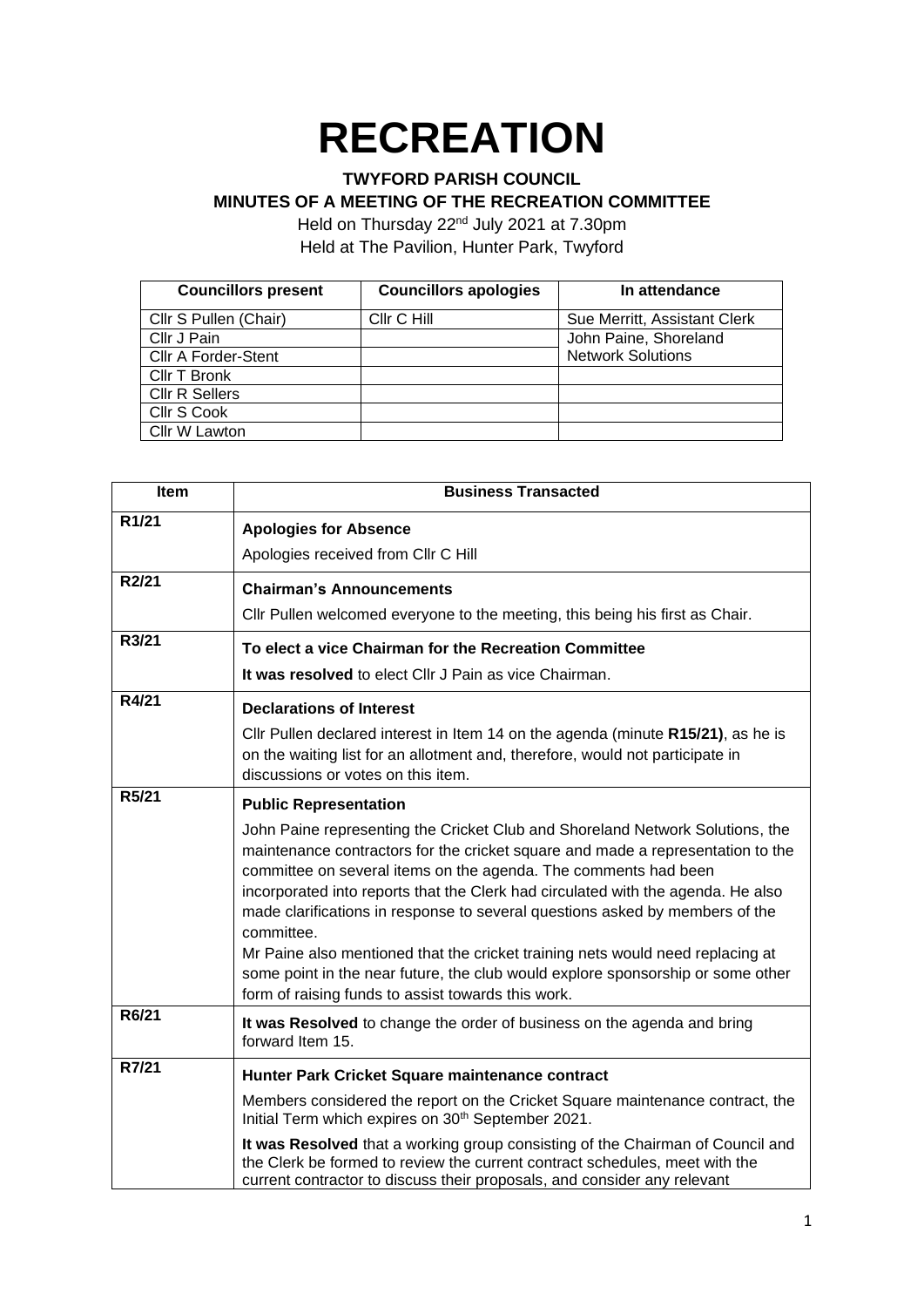|        | alternative options and provide a report to the Recreation Committee in<br>September 2021.                                                                                                                                                                                                                                                                                                                                                                              |
|--------|-------------------------------------------------------------------------------------------------------------------------------------------------------------------------------------------------------------------------------------------------------------------------------------------------------------------------------------------------------------------------------------------------------------------------------------------------------------------------|
| R8/21  | <b>Approval of Minutes</b>                                                                                                                                                                                                                                                                                                                                                                                                                                              |
|        | It was Resolved that minutes of the meeting of the Recreation Committee held<br>on the 6 <sup>th</sup> May 2021 be approved and signed.                                                                                                                                                                                                                                                                                                                                 |
| R9/21  | Matters arising from the minutes of the Recreation Committee meeting held on<br>6 <sup>th</sup> May 2021.                                                                                                                                                                                                                                                                                                                                                               |
|        | A memorial for former Cllr Ian Wheeler was further discussed. Cllr Lawton<br>suggested contacting Ian's family. Cllr Pullen suggested a mature cherry tree be<br>planted, together with a plaque, at the new wild-flower area at Hunter Park.                                                                                                                                                                                                                           |
|        | It was Recommended to Full Council to purchase and plant a mature cherry<br>tree, together with a memorial plaque, as memorial for Ian Wheeler, with Cllr<br>Sellers arranging the work.                                                                                                                                                                                                                                                                                |
| R10/21 | To receive Assistant Clerk's report and maintenance list                                                                                                                                                                                                                                                                                                                                                                                                                |
|        | The Assistant Clerk talked through the report and the maintenance list.                                                                                                                                                                                                                                                                                                                                                                                                 |
|        | Some members sought clarification on the cost of the broadband. Cllr Pullen put<br>forward the suggestion of a security camera which would connect to the wifi<br>could be installed.                                                                                                                                                                                                                                                                                   |
|        | Cllr Cook asked if Ballard Close was included in the play area inspection and<br>wanted it clarified if TPC were funding it. Assistant Clerk confirmed TPC are<br>funding the play area inspection at a cost of £450 for all three parks.                                                                                                                                                                                                                               |
|        | The vehicles parking in the car park for extended periods were discussed at<br>length and there was some historical agreement that a van could use the car<br>park overnight. Asst Clerk to liaise with Clerk to ascertain if both vehicles were<br>given letters. It was suggested that the item be added to the agenda of the next<br>meeting of the Full Parish Council, with consideration being given to the closure<br>of Hunter Park gates between 10pm and 7am. |
|        | It was confirmed that certain areas of hedge trimming at Hunter Park are the<br>responsibility of the adjacent property owners. Cllr Bronk knows the owners of<br>one of the adjacent properties and will speak with them.                                                                                                                                                                                                                                              |
|        | The Assistant Clerk informed members that the Caretaker hoped to carry out<br>some work when he returns from holiday. An additional item was suggested to<br>be added to the maintenance list; to level up the paving slabs outside of the<br>Pavilion.                                                                                                                                                                                                                 |
| R11/21 | Hunter Park play area enhancement project.                                                                                                                                                                                                                                                                                                                                                                                                                              |
|        | The Committee received a report on the project and were happy with the<br>progress being made and some members had already received some positive<br>feedback.                                                                                                                                                                                                                                                                                                          |
|        | A 'grand opening' was suggested, Cllr Cook has provisionally spoken to the<br>Mayor's secretary. This was discussed at length; it was noted that Mayor is<br>attending the church on 17 <sup>th</sup> September and so there could be the possibility of a<br>Hunter Park visit to follow that.                                                                                                                                                                         |
|        | It was Resolved that an open invitation be made to children of Twyford to attend<br>the event. The Assistant Clerk will email the Headteacher outlining the idea, once<br>the date has been confirmed by the Mayor's secretary.                                                                                                                                                                                                                                         |
| R12/21 | To receive and consider the draft Legionella Policy for Hunter Park<br>Pavilion.                                                                                                                                                                                                                                                                                                                                                                                        |
|        | It was Resolved to approve the Legionella Policy for Hunter Park Pavilion.                                                                                                                                                                                                                                                                                                                                                                                              |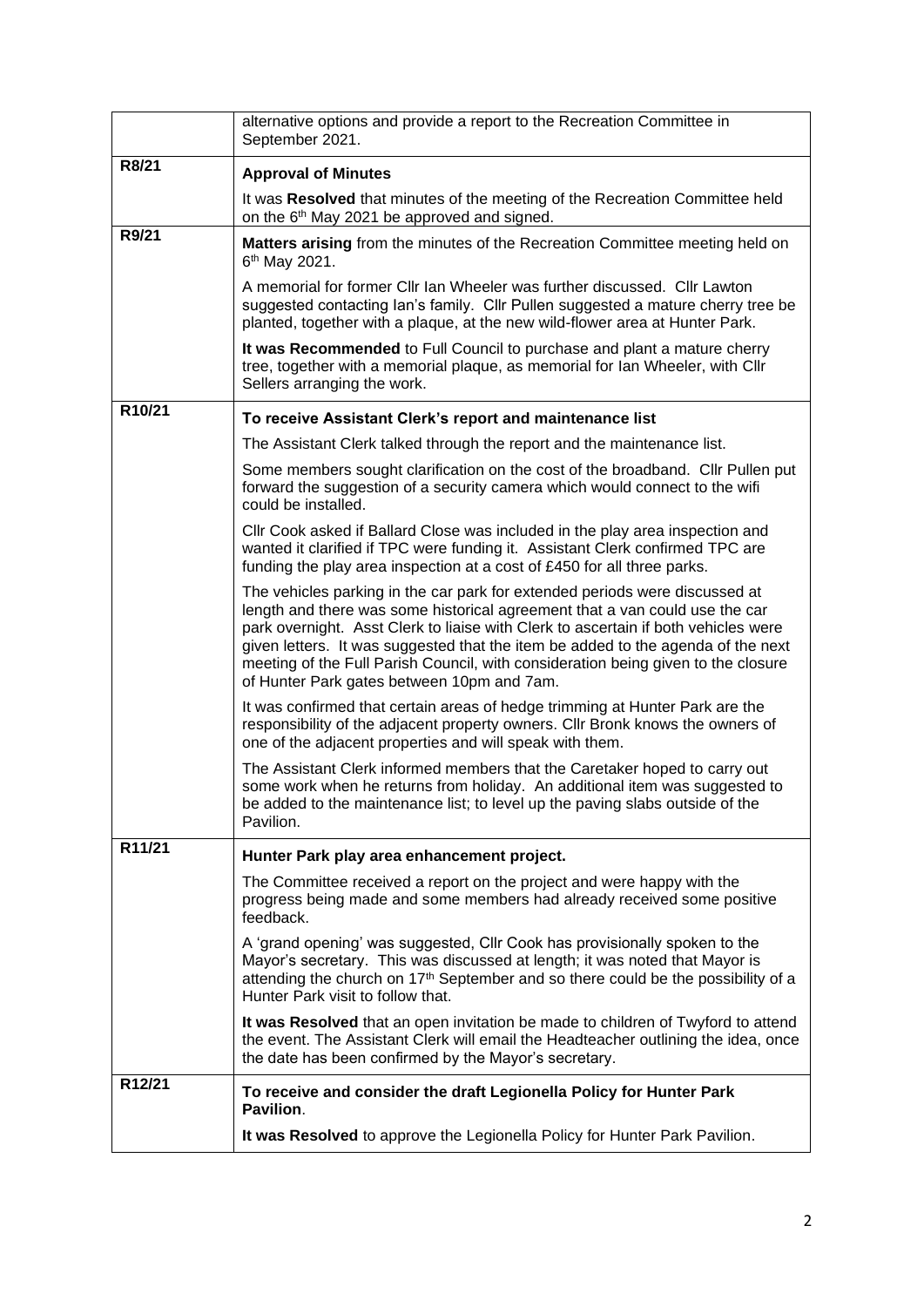| R13/21 | Request for retractable sight screens.                                                                                                                                                                                                                                                                                                                                                                                                                      |
|--------|-------------------------------------------------------------------------------------------------------------------------------------------------------------------------------------------------------------------------------------------------------------------------------------------------------------------------------------------------------------------------------------------------------------------------------------------------------------|
|        | Members considered the report paper along with comments made in the Public<br>Representation section of the agenda which had set out the background to the<br>request; that after the upgrading of the children's play area bringing more activity,<br>an additional sight screen would be beneficial to the cricket team. That this was<br>not to address any safety issue to users of the play area, but to provide a clearer<br>view for the cricketers. |
|        | Clarification was sought on whether a single or pair of screens were being<br>requested; it was established that a pair at £800 each was the request.                                                                                                                                                                                                                                                                                                       |
|        | It was Resolved to Recommend to Full Council that the Parish Council does not<br>approve the request to purchase the sight screens.                                                                                                                                                                                                                                                                                                                         |
| R14/21 | Replacement junior goalposts.                                                                                                                                                                                                                                                                                                                                                                                                                               |
|        | CIIr Cook had sourced a junior goalpost and it is now in situ at Hunter Park in a<br>location agreed with the Chairman and no payment is required.                                                                                                                                                                                                                                                                                                          |
| R15/21 | Allotment tenancy movements and annual inspections.                                                                                                                                                                                                                                                                                                                                                                                                         |
|        | CIIr J. Pain outlined the findings of the recent inspection, several tenants had<br>been emailed to advise of the outcome, and a follow up inspection is taking place<br>on Thursday 29 <sup>th</sup> July.                                                                                                                                                                                                                                                 |
|        | Members expressed views that action should be taken to terminate the tenancy<br>agreements with any tenant who is not complying with the terms, specifically the<br>requirement to keep the plots in a good state ready for cultivation - the guidance<br>to tenants is that 75% of the plot is cultivated between April and September each<br>year.                                                                                                        |
|        | The Assistant Clerk advised that there are over 10 people on the waiting list, one<br>since 2018. Members were supportive of the splitting of larger plots when they<br>become available to facilitate with provision of allotments to those on the waiting<br>list.                                                                                                                                                                                        |
|        | CIIr Lawton requested an email be sent to the tenants in question informing of the<br>impending inspection.                                                                                                                                                                                                                                                                                                                                                 |
|        | It was Resolved that the Assistant Clerk and Cllr. Pain proceed with the<br>allotments inspections and that any notices issued under provisions in the<br>Tenancy Agreements will be issued by the Clerk in hard copy.                                                                                                                                                                                                                                      |
| R16/21 | To review progress and consider next steps on the creation of the<br>wildflower/nature area as set out in the Hunter Park Masterplan.                                                                                                                                                                                                                                                                                                                       |
|        | Cllr Pullen outlined the progress made and confirmed that since some complaints<br>the amount of long grass has been reduced and another path created. Cllr Cook<br>requested that more areas be cut.                                                                                                                                                                                                                                                       |
|        | It was Resolved that the planting of wild flowers in the Autumn should be<br>investigated and that Cllr. Pullen lead on this work.                                                                                                                                                                                                                                                                                                                          |
| R17/21 | To review progress on the St Mary's School wildlife area project.                                                                                                                                                                                                                                                                                                                                                                                           |
|        | Members received a verbal update from Cllr. Pullen. Due to Covid isolations at<br>the school unfortunately not a lot of progress has been made. The School have<br>asked if TPC could strim the area to help out.                                                                                                                                                                                                                                           |
|        | It was Resolved that Cllr. Sellers arrange for the strimming to take place.                                                                                                                                                                                                                                                                                                                                                                                 |
| R18/21 | Hunter Park Masterplan.                                                                                                                                                                                                                                                                                                                                                                                                                                     |
|        | Members received the report by the Clerk with the suggested items that could<br>form the next priorities for implementing the master plan. There was a discussion<br>regarding the car park and members were unclear as to how the capacity could                                                                                                                                                                                                           |